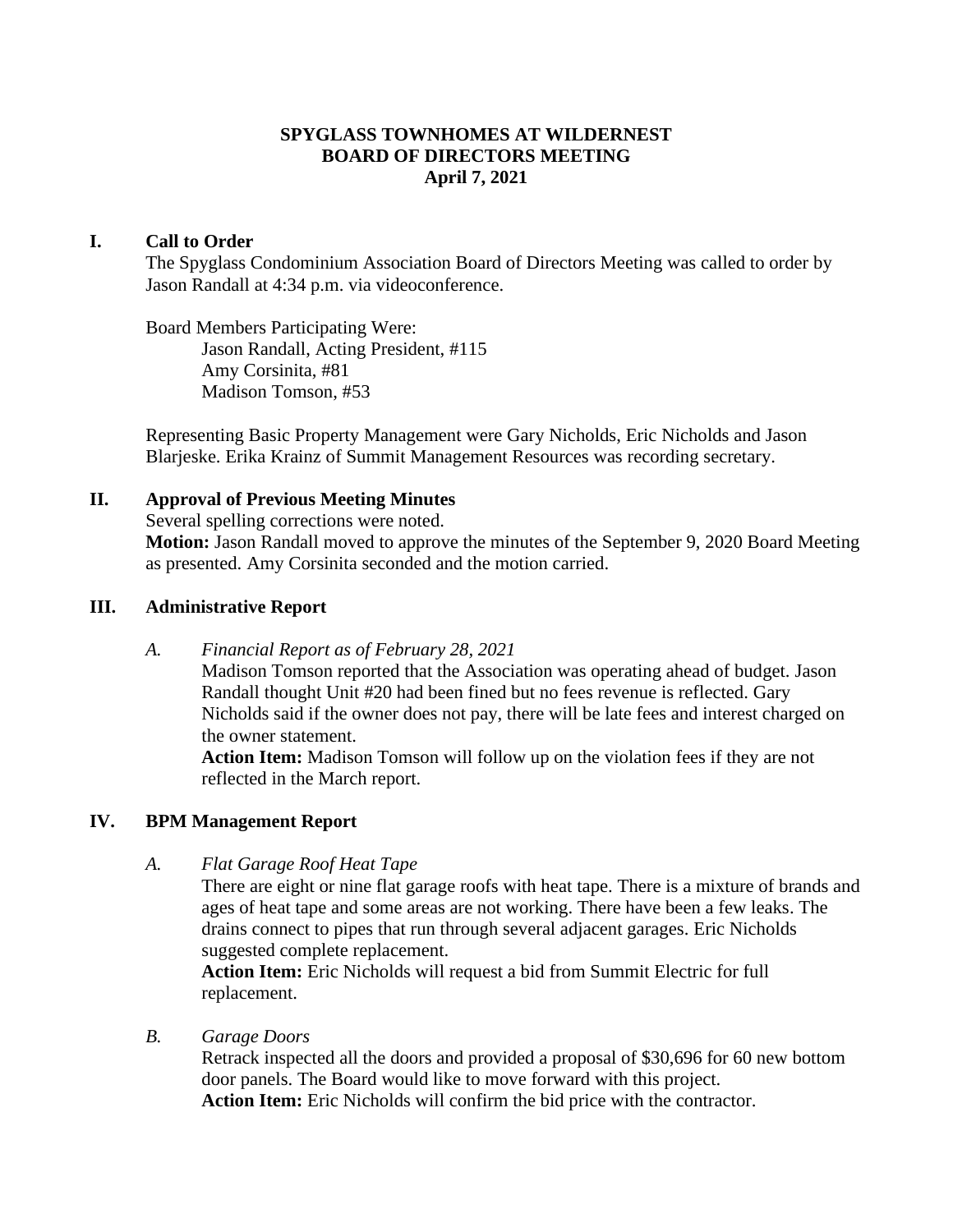## **V. Old Business**

#### *A. Ledger Boards*

Jason Lazlo has worked on the ledger boards in the past. The Board will walk the property to inspect the ledger boards once the snow melts.

*B. Walkways* Any needed walkway repairs will be addressed during the Owner Workday.

## **VI. New Business**

#### *A. Owner Workday*

The Board will schedule the Owner Workday for a day in mid-July.

*B. Owner Garage Sale*

The Board will consider scheduling a garage sale later in the summer depending on the COVID status.

*C. Exterior Painting*

The painter can schedule the buildings that were supposed to be done last year sometime in July. The cost will be \$75,000. The contractor wants to order the paint as soon as possible due to shortages. The Board authorized moving forward with this project.

**Action Item:** Gary Nicholds will discuss the deposit requirements with the contractor.

*D. Signage*

The new signage about moving cars on trash pickup days was installed between two garages. BPM will provide some parking violation stickers to the Board to be used on violators after hours.

Madison Tomson said the "Visitor Parking" signs have disappeared. This will be addressed during the spring property tour.

*E. Vent Caps*

Jason Randall said the vent caps are missing for all pipes on his roof.

**Action Item:** Madison Tomson will review the governing documents to confirm who is responsible for this element.

**Action Item:** Eric Nicholds will determine how many caps are missing and get a cost for bulk replacement.

*F. Major Maintenance Chart*

Madison Tomson volunteered to update the Major Maintenance Chart. **Action Item:** Gary Nicholds will look for the original Major Maintenance Chart in the files.